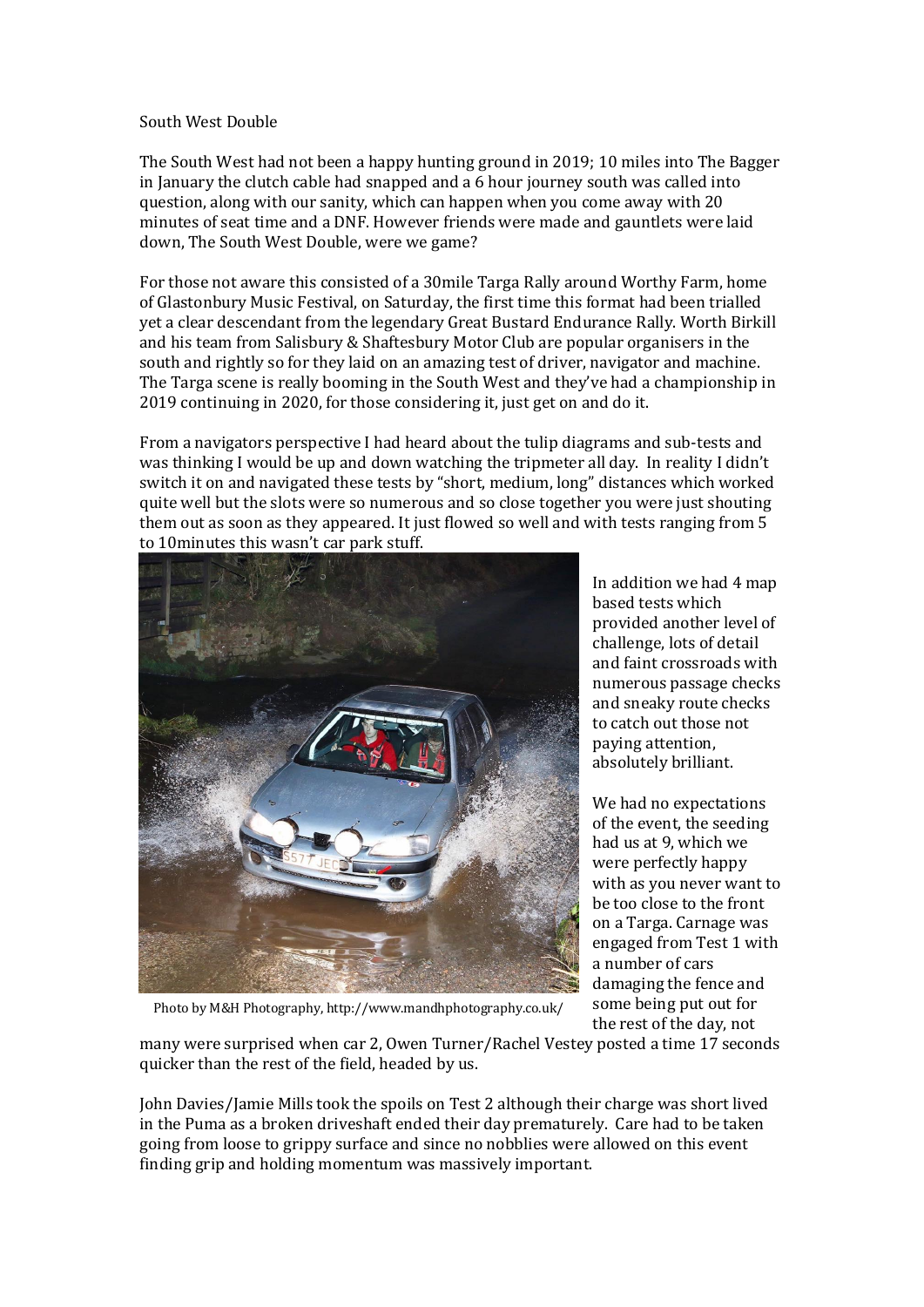We entered Tests 4 and 5 ahead of car 8 whom we had caught earlier and Bevan set down to work setting consecutive fastest times well clear of the chasing pack which gave us the lead of the event. I would like to claim me shouting "keep it neat" helped but I suspect it did more to distract than assist! This continued to two more fastest times where upon we were informed of our overall placing by fellow Northern raider Iain Tullie. The nerves were real.

Our final runs through were, if we are honest, scrappy and a bit tense, we were in awe of the sportsmanship of car 7 Ben Smith/Simon Harris who let us past with no loss of time, absolute gentlemen and they had their own top 10 fight on their hands eventually finishing 7th only 4 seconds off 6th, which was probably pulling over for us, sorry but thanks guys!

Teifi Valley Motor Club crew Dan Morris and Geth Johnson stormed through the final test to take fastest time and with it steal 2nd overall from Owen and Rachel. TVMC crews also grabbed 4th and I don't think that will be the last of the Welsh crews the South West Targa scene will see.



No prize giving for us, and apologies were made to the organisers after our overall win, but we had about 100kg of Worthy Farm to remove from the car. Morrisons in Wells will never invite us back after the destruction left in their jet wash! The car spun its wheels in the dirt trying to reverse out... Photo by M&H Photography, http://www.mandhphotography.co.uk/

After a day finishing at 4pm at the Targa it was time to get the car on the trailer and head south for the night rally, the Historic Motorsport South West Barbara Carter Memorial Rally organised by Daniel Pidgeon, local road rally legend and all round top bloke. Tiredness had already set in for me and a beef burger and chips did nothing to improve the situation. Plotting took a fair effort to get through for both driver and navigator, reams of grid references are certainly practical but not my favourite for getting the route down.

We had a high seeding on this event at car 5 with previous winner Brendan Wellman at car 1 with Welsh navigator Dafydd Evans in the hot seat for the first time. Other notable entrants were M-Sports Rich Millener navigated by welsh champion navigator Michael Gilbey and a further northern crew of Steve Retchless/Sasha Heriot in the flying Escort Mk2.

Lining up for MTC1 it was a pleasant and humorous sight to see Sam Spencer sprinting across the car park to regain the map he had left in our car, I am not sure how far we would have gone before realising he couldn't make it out the car park! And before we knew it, into the lanes…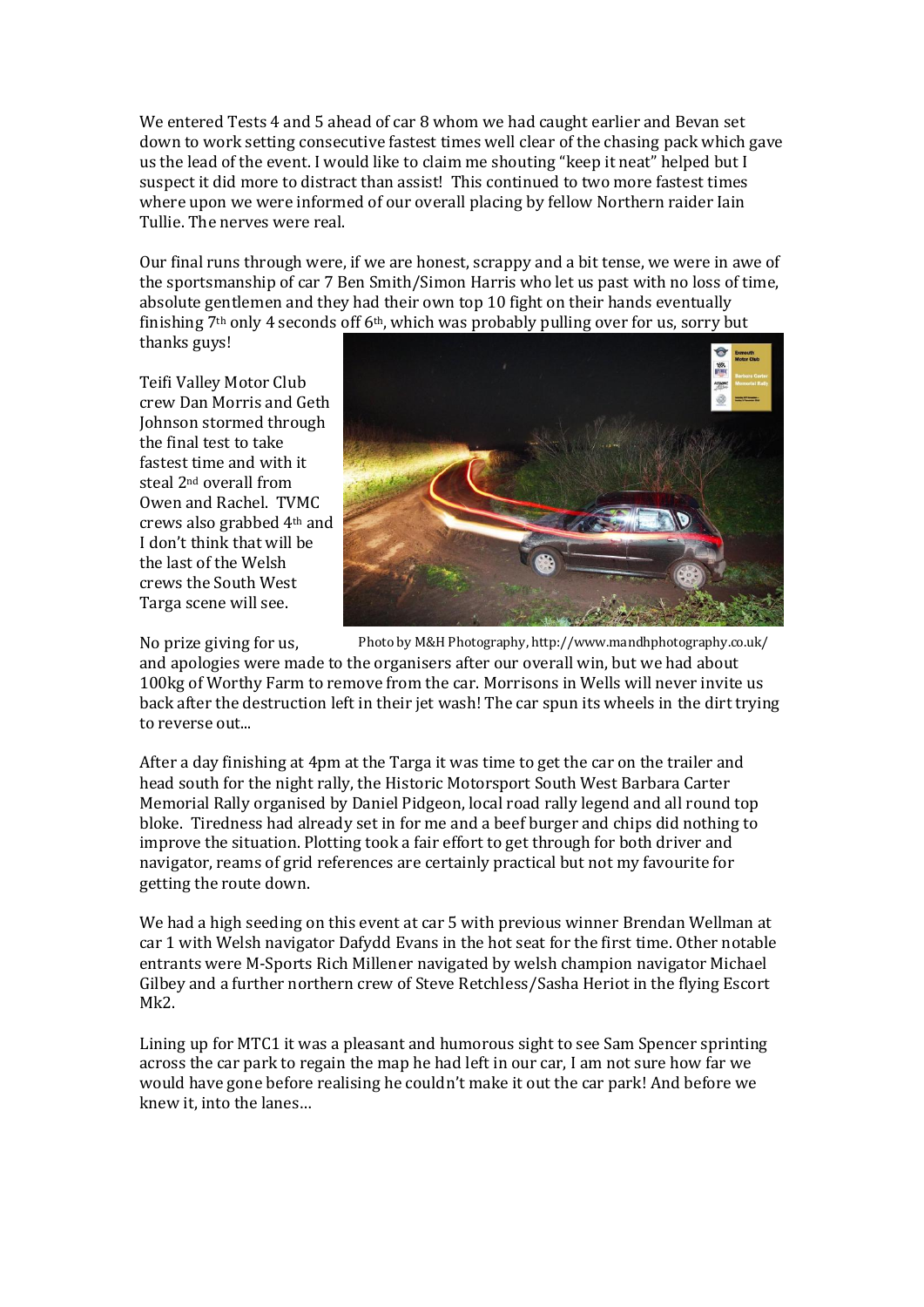

Straight into a white and Mr Manston from M&H Photography was out flashing and caught some cracking shots on a 90 Right / 90 Left combo. Unfortunately the second section near Tiverton saw car 4, fellow double contenders John Davies/Jamie Mills go wrong with a miss-plot but we were bang on pace dropping just 3 seconds over the first few time to the second

sections ending time card 1 with a lead of 56 seconds over car 17, Dave Webb/Shaun Layland in the little Sirion. The final time control of the section causing a number of crews to go wrong, such is the complexity of lanes and tight plotting.

We dropped an unfortunate 2 minutes on the next section after I insisted we returned to check for a missing code board. It turned out just to be missing but our spin around cost us time and I was kicking myself not trusting our convictions but caution following some cheeky codeboards was overall safer. By this time Steve/Sasha and Tim Hodgson/Sam Spencer had both sadly retired after car maladies in their Escorts. Worrying times for the French car when a metallic knocking also started appearing from the rear, or could it just be spending prolonged car in the company of a straight cut gearbox?!?

Our 2 minute caution loop cost us as we ended the 2nd timecard 42 seconds behind Rich/Michael in the Corolla but into petrol we took a 5 minute lead over car 17. The fuel stop at Cullompton was empty with just us and car 2 around, Devon had taken some victims and was proving its reputation being at times a lonely place!

For those not familiar with how this event differs from perhaps your local road rallies, the lanes are tight, many not as map, the roads are broken and covered in mud and the slots are numerous. Its like a version of gravel rallying on welsh lanes but with less

passage checks, brilliant.

The 2nd half on regular Barbara Carter roads was a real trial of endurance, not even a McDonalds coffee at the fuel stop was helping me and I was struggling to see my own pencil line on the map. We approach one NAM diagram and neither of us could find it on the cross roads and even when we did we couldn't figure out which way to leave.



Photo by Motion Media, https://www.facebook.com/motionmediauk1